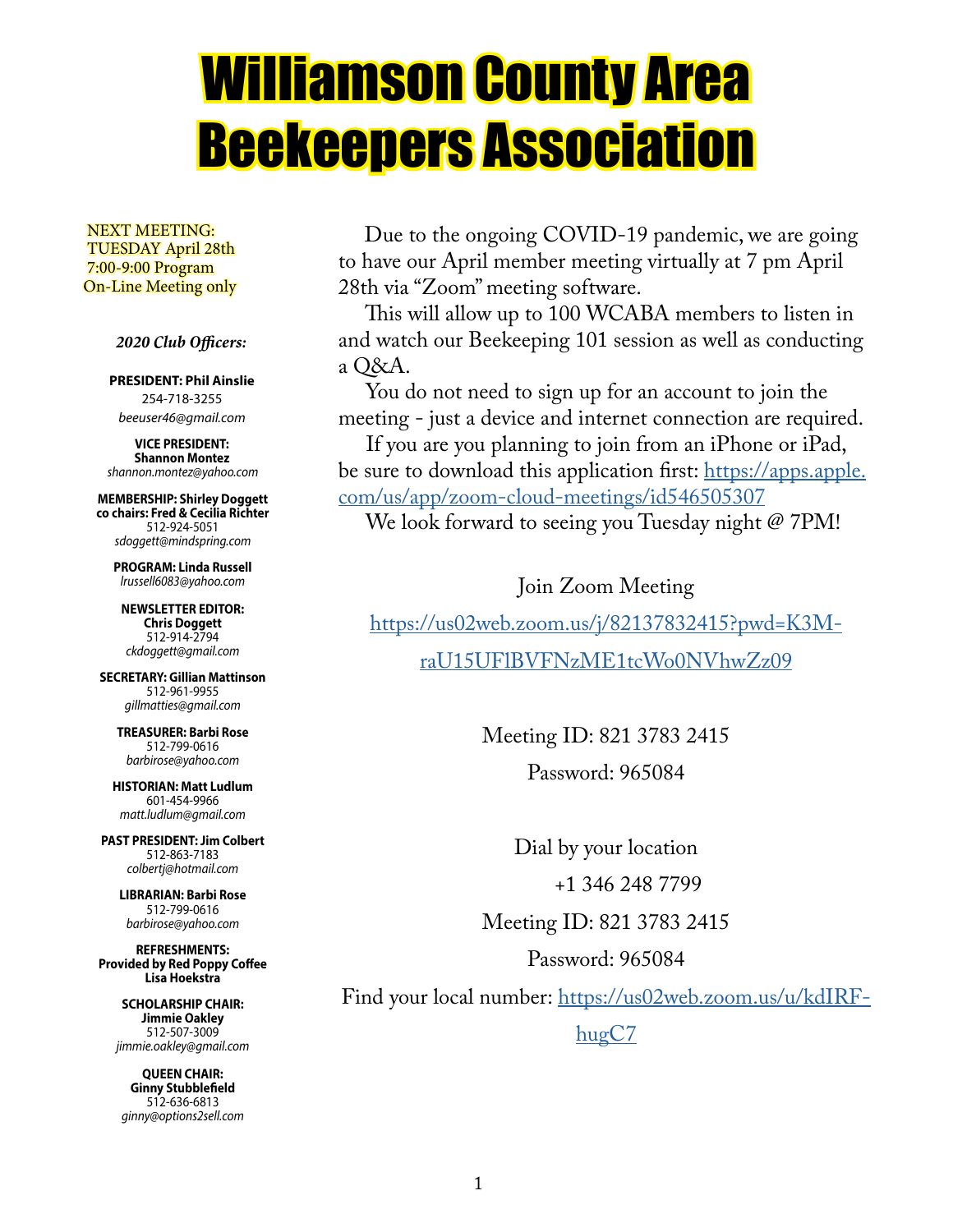# **Research Pearls**

*from Phil Ainslie, President*

### **Research Pearls**

### **Compiled by Phil Ainslie**

### **Changes in a vibration-sensitive neuron may equip forager honeybees for waggle dance communication, according to research recently published in eNeuro.**

Forager honeybees share information about the location and value of food sources by moving their body from side to side and beating their wings. The observing bees interpret the waggle dance through sensory organs that send the information to vibration-sensitive neurons, including DL-INT-

After developing from an egg, young adult honeybees emerge from their cell and begin learning their social position. The honeybees that become foragers learn the waggle dance, which may require further brain development. To explore this, Ajayrama Kumaraswamy and colleagues at Ludwig-Maximilians-Universität München, Fukuoka University, and University of Hyogo recorded the electrical activity of DL-INT-1 neurons in young adult and forager honeybees and then created computer simulations and threedimensional models of the neurons.

In specific regions of DL-INT-1 neurons, the older bees had less dense branching compared to the younger bees. Additionally, the neurons in older bees demonstrated enhanced signaling and more precise connections to other brain regions. These findings suggest that important adaptations occur in the honeybee during the transition into the forager role, which allow them to effectively communicate via the waggle dance.

Story Source:

Materials provided by Society for Neuroscience.

#### **Using probiotics to protect honey bees against fatal disease**

"Probiotics aren't just for humans," said Gregor Reid, PhD, Professor at Western's Schulich School of Medicine & Dentistry and Endowed Chair in Human Microbiome and Probiotics at Lawson. "Our idea was that if you could use beneficial microbes to stimulate the immune response or attack the pathogens that are infecting the hives, then maybe we can help save the bees."

The team's previous work in a fruit-fly model suggested that the wide-use of pesticides reduces bees' immunity and their ability to fight back against these harmful pathogens.

With that in mind, a group of researchers at Western and Lawson combined their expertise in probiotics and bee biology to supplement honey bee food with probiotics, in the form a BioPatty, in their experimental apiaries. The aim was to see what effect probiotics would have on honey bee health

During their experiment, the hives became inadvertently infected with American Foulbrood, a common hive disease produced by the bacteria P. larvae, which would typically cause the bees to die.

"Bee colonies are really interesting little microcosms of biology. There are lots of individuals bees, but they are all genetically related and they are living in a close confined space," said Graham Thompson, PhD, Associate Professor in the Faculty of Science at Western who studies the biology and social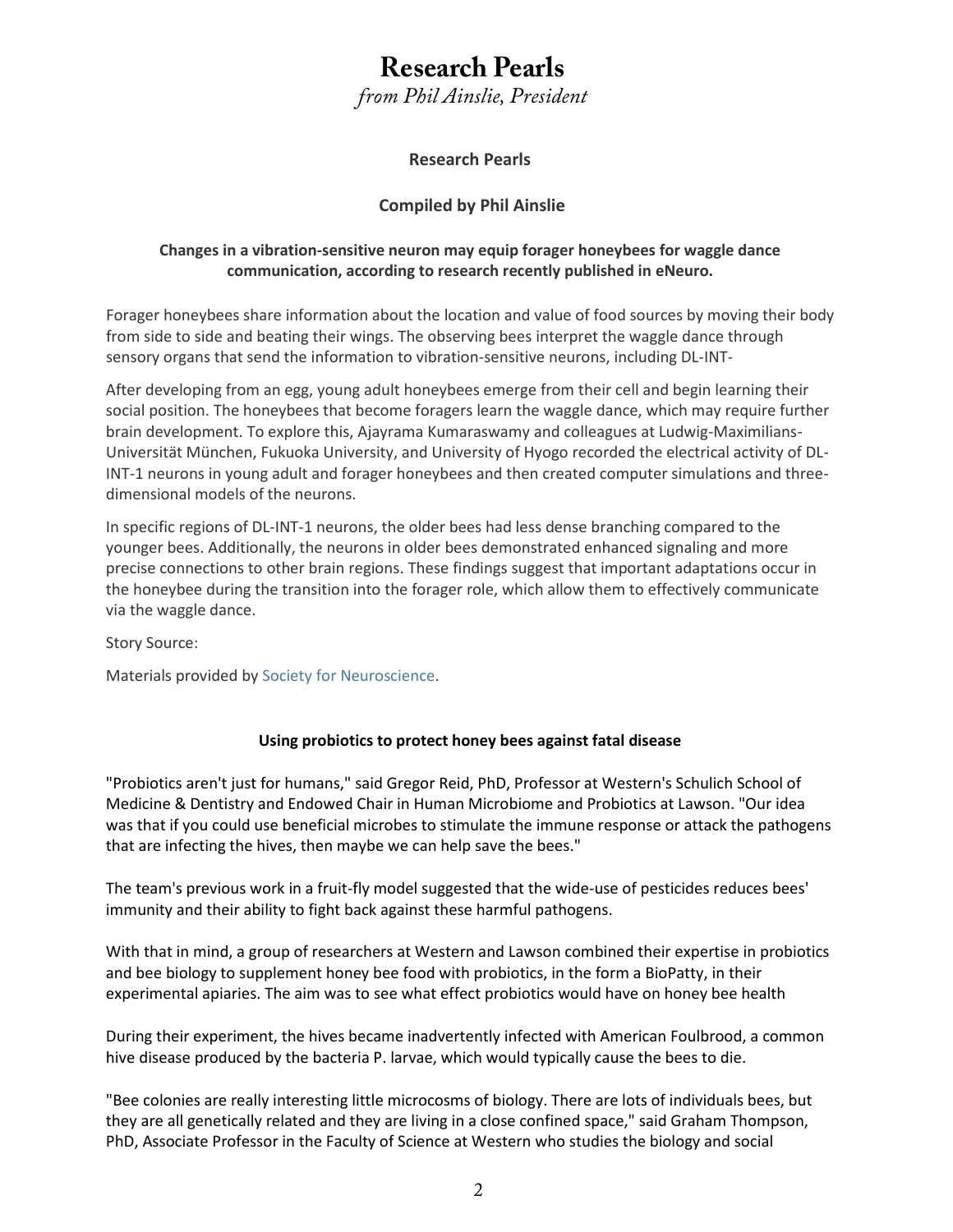behaviour of bees. "They are all very susceptible to contagious disease and they are demographically disposed to outbreaks."

What they found was that in the bee hives treated with probiotics, the pathogen load was reduced by 99 per cent, and the survival-rate of the bees increased significantly. When they examined the bees in the lab, they also found that there was increased immunity against the bacteria that causes American Foulbrood in the bees treated with the probiotics.

#### **A little prairie can rescue honey bees from famine on the farm**

November 25, 2019 University of Illinois at Urbana-Champaign, News Bureau

Summary:

Scientists placed honey bee hives next to soybean fields in Iowa and tracked how the bees fared over the growing season. To their surprise, the bees did well for much of the summer. The colonies thrived and gained weight. But in August, the trend reversed. By mid-October, most of the honey was gone and the overwintering brood was malnourished, the team discovered. Placing the hives near restored prairies late in the season rescued them

#### **Bacteria engineered to protect bees from pests and pathogens**

University of Texas at Austin

Summary:

Scientists report that they have developed a new strategy to protect honey bees from a deadly trend known as colony collapse: genetically engineered strains of bacteria. This is the first time anyone has improved the health of bees by genetically engineering their microbiome.

The engineered bacteria live in the guts of honey bees and act as biological factories, pumping out medicines protecting the bees against two major causes of colony collapse: Varroa mites and deformed wing virus. The researchers believe their method could one day scale up for agricultural use because the engineered bacteria are easy to grow, inoculating the bees is straightforward and the engineered bacteria are unlikely to spread beyond bees.

While the experiments occurred under strict biocontainment protocols used with genetic engineering, Moran said, even absent such protocols, the risk of the engineered bacteria escaping into the wild and infecting other insects -- and thereby conferring some anti-pest or anti-pathogen superpowers -- is very low. The type of bacteria used are highly specialized to live in the bee gut, can't survive for long outside of it and are protective for a virus that strikes only bees. Still, further research will be needed to determine the effectiveness and safety of the treatments in agricultural settings.

Another benefit of the approach is for researchers to use it as a tool in studying bee genetics. The engineered bacteria can knock down specific bee genes, enabling insights into the workings of the bee genome, and possibly enabling new breeding strategies to produce more robust bee colonies.

#### **Bees recognize that six is more than four**

A new study at the University of Cologne proves that insects can perform basic numerical cognition tasks. Their neuronal network can also be used to perform successful machine learning.

'Experiments showed that insects such as honeybees can actually "count" up to a certain number of objects. For example, bees were able to compare sets of objects and evaluate whether they were the same size or whether one set was larger than the other', said Hannes Rapp, explaining the underlying question of what is known as numerical cognition. For example, the bee recognized that six diamonds are more than four circles.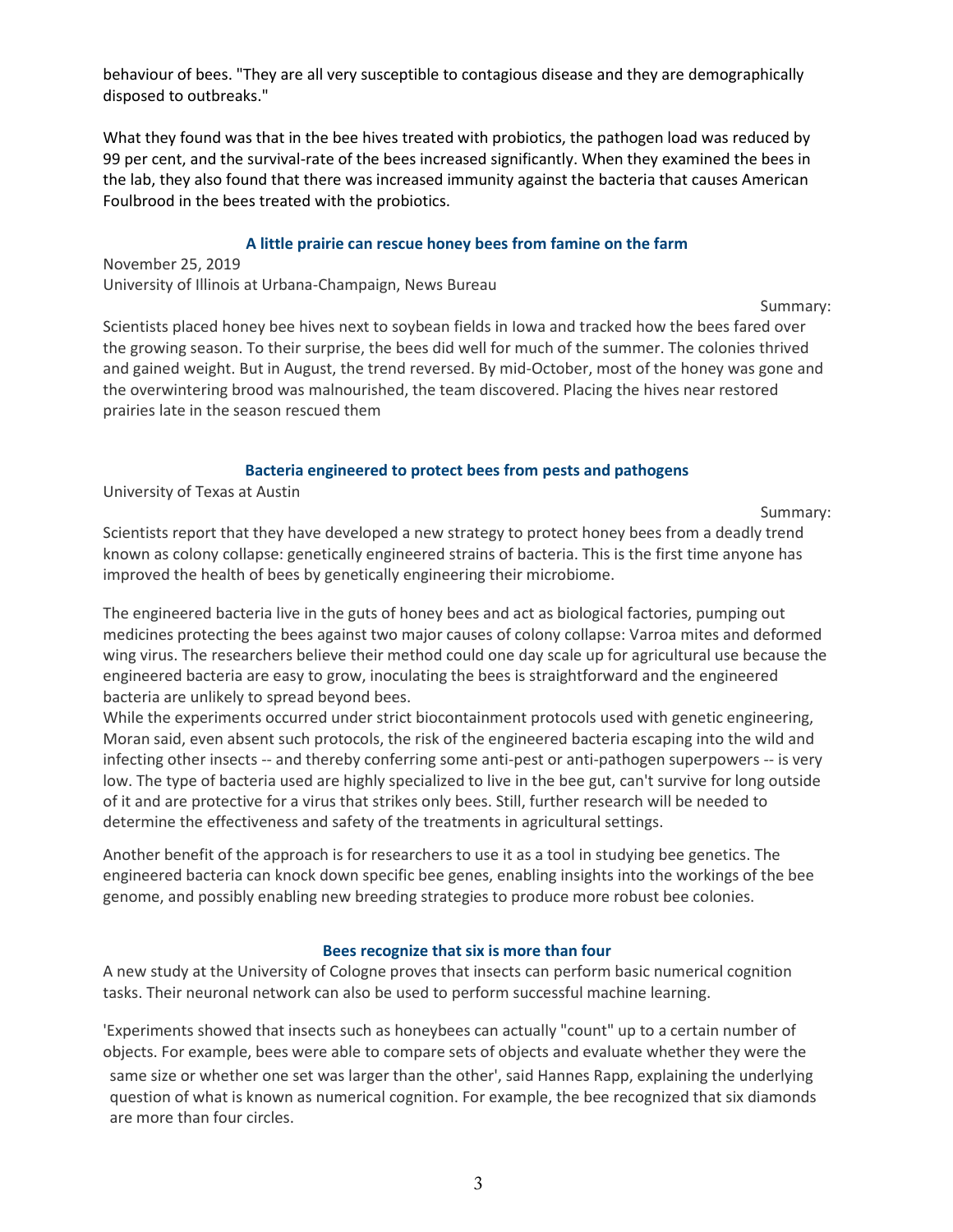# **April Newsletter** *from S S Brantley, Life Member Texas Beekeepers Association*

 Since everyone is staying at home these days, the bees should be getting a lot of attention. In years past, May was considered a "swarming month" but what I have seen so far indicates any month could be a swarming month. In my area around Jefferson, Texas, Chinese Tallow usually begins to bloom by the third week of May. When the Tallow flow ends in June, the spring honey flows is essentially over. Bees will continue to dry and cap honey with most hives being ready to extract by early July.

 Days will begin to be warmer and the longer hours in the day will certainly cause the queens to lay more eggs. In case you have not started new colonies, this would be an ideal month to add to your colony count. Drones are young, plentiful, and just waiting for the new queens to emerge. A plentiful supply of drones in the drone congregation area will ensure the new queen will be able to mate as much as necessary. Do not wait until late June to start new colonies and plan on them raising their own queens. By then, the hive may already be in the process of kicking out the drones as the nectar flow ends.

 Watch your hives and begin to monitor for mites. In working with my bees, I see very few mites in the broken drone comb between the double brood boxes. However, this could lead to a false sense of security so do a sample for mites from the center of the hive where all of the nurse bees should be hard at work.

 Nectar should begin to be stored and bees will begin to cap some of the center frames in the super. If there are several frames in the super, I suggest you consider extracting those for your use. Returning the wet frames to the super causes the bees to become excited while cleaning up and could encourage them to work harder to refill the frames.

 When you are able to remove complete supers for extracting, try to make a practice of replacing the extracted supers late in the evening. If there is nectar flow in progress, most of the bees are not inclined to rob the neighboring hive. However, sometimes bees just find it easier to take it from their neighbor rather than foraging for it!

 Be sure to check the supers weekly after the bees begin to work in them. Do not wait for that super to be capped before you add another super to the hive. Bees store nectar, as a general rule, beginning in the center frames of a super. The outside frames are the last to be filled. By carefully watching, you can move the frames from the center to the outside positions to get the bees to completely fill all of the frames.

 If you do not have any drawn comb for your supers, try this trick. Hive a swarm in a medium super box. Place a queen excluder over the swarm. Then add a couple more supers above the queen excluder. This confines the queen and the drones to the lower super and allows the major part of the swarm to pass the excluder and draw comb in the top boxes. When the comb is ready for use in another hive, remove the queen excluder and place a deep box of foundation on top of the lower super. Since the bees tend to move up, you should find the foundation in the deep brood box drawn very quickly. When most of the deep's foundation is drawn, place the brood box on a bottom board and set the lower super on top of it. If you plan on extracting honey from the super this year, be sure to add a queen excluder between the boxes. Or, if do not plan to extract, you could leave off the queen excluder and let the bees use the honey for winter stores.



Chinese Tallow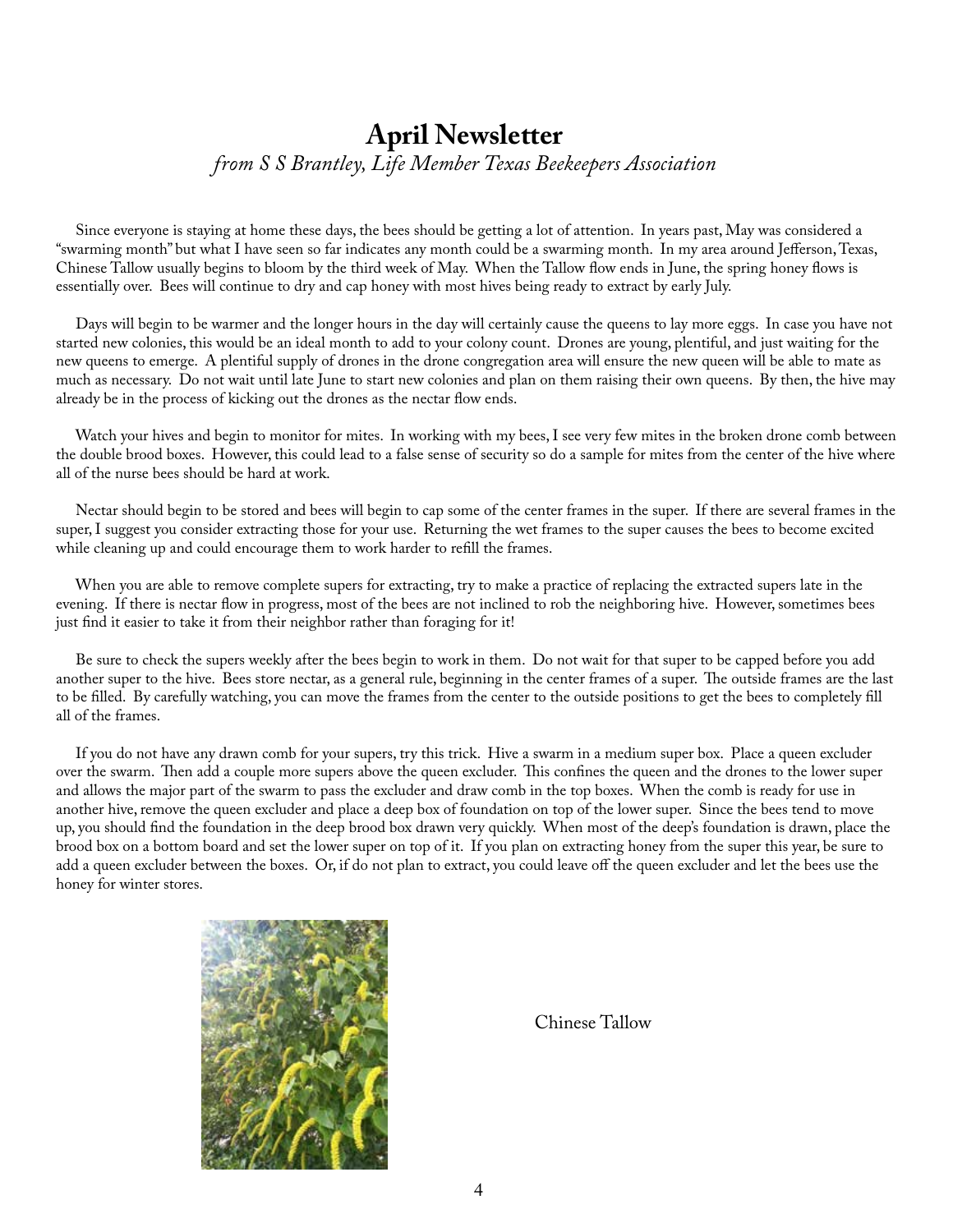# WCABA Delivery of Bees and Queens go on in Spite of Covid-19

 I have always believed that each year in beekeeping is different from the year before, but I have always remained hopeful that it would be better; but oh, what a difference a year can make. I am speaking of the near fiasco that took place in April of 2019 when the team driving to Louisiana to pick up the clubs nuc order took almost 20 hours round trip, and arrived so late that many of the members were already waiting to pick up their bees and they had to wait yet even longer.

 In all fairness, it wasn't their fault, but a weird set of circumstances beyond their control. Is it starting to sound familiar?

 I report that the April 2020 trip could not have gone smoother. The volunteer drive team this year was made up of John Hibbard, Phil Ainslie, and Steve Hoskins. They left midmorning on Friday, stopped in Rockdale for some Small Town BBQ at Brett's Backyard. They were off to a great start (with full stomachs) which propelled them to Jennings, Louisiana in record time, arriving well before dark at the Merrimack Valley Apiaries production yard. Loading went smoothly and they were back on the road before 9PM. With all their paperwork in order they had no problem crossing the state line back into Texas in the wee hours of the morning. They arrived back at the Bost Farm around 3AM (a little over16 hours).

 The team for volunteers ready to receive the nucs on arrival went to work to screen the nuc box entrance to secure the bees

inside till they reached their final destination (bee yard). The drive team guys worked to unload the cargo and assisted in screening with help from Dodie & Kevin Stillman, and Jimmie Oakley. As daylight approached the Bost Farmyard filled up with hundreds of wooden nuc boxes ready for pickup.

 There was a concern expressed by a club member, Paul Swann, over a possible repeat of last year's logjam during delivery of the nucs and the large crowd that developed considering the current outbreak of Covid-19. With that in mind a logistical plan was devised that would facilitate the necessary handling of paperwork at check-in and manage the flow of traffic in and around the Bost Honey House and expedite the pickup and loading of the



*Steve Hoskins, John Hibbard, Phil Ainslie head to Louisiana*



*Picking up the load at Merrimack Valley Apiaries*



*Phil Ainslie & John Hibbard screen as Kevin and Dodie Stillman unload nucs*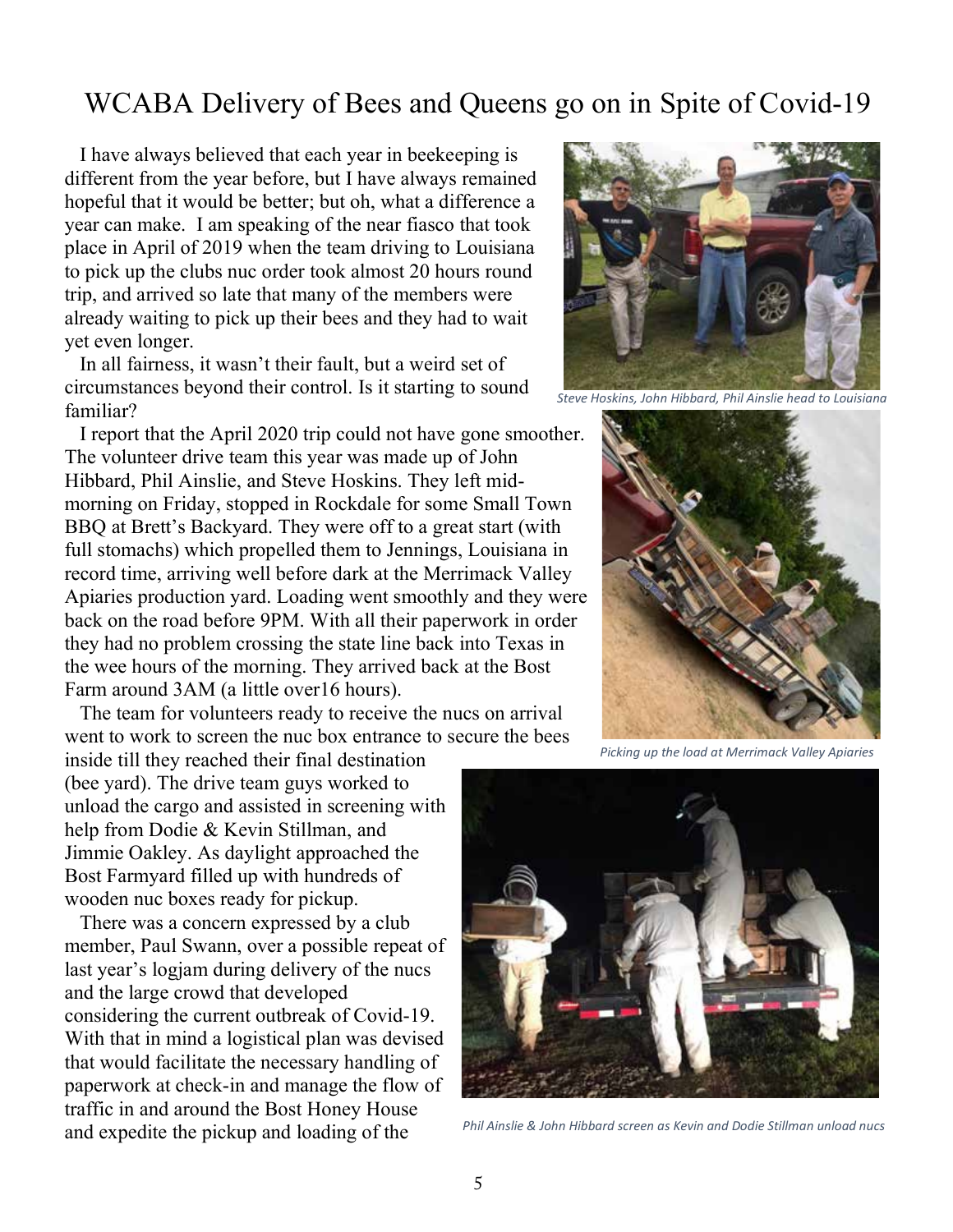nucs in the yard, all done with social distancing and wearing appropriate mask. Signs were put up to direct members in their cars/trucks to the "check-in point" where a runner would take the Pickup Voucher to the check-in coordinator who would verify and issue a "pickup tic" that the driver could take to the yard where the "teamster" would load the appropriate number in the member's vehicle without them having to leave the safety of their car. Believe it or not, thanks to the wonderful volunteers and cooperation of the members, it all went as planned.

Customer pickup was scheduled for 8AM, but with beekeepers that means "I'll be there at 7AM."

So, the circus began early and continued through the morning with the majority of nucs going out before noon.

Much thanks go to the Covid-19 conscience team that made things go so well. Shannon Montez and Barbi Rose took care of accounting (pickup vouchers and pickup tics), Linda Russell and Dodie Stillman were runners, and Gillian Mattison and son James worked



*Barbi Rose and Shannon Montez keep track of disribution*

caged queens for B Weaver Apiaries of Navasota, Texas for distribution to club members at the Bost Farm.

Another successful procurement program for the Williamson County Area Beekeepers Association.

As always, I stand ready as the order coordinator to field any of your questions or complaints concerning the program, including replacements or refunds. Thank you one more time to all those who were responsible for pickup, or facilitating



*FOLLOW THE ARROWS!*



*7:05AM: First customer of the day, but can't tell who because they are wearing "mask"*

traffic control keeping vehicles in line and later as teamsters loading nucs for members, and finally Jim Ray who worked everywhere, but mainly as a teamster till he had to leave to go to work.

We repeated the same process the next weekend when the club took delivery of 115



*Linda Russell and Dodie Stillman serve as Runners*

distribution, or just lent a helping hand (Kay Oakley with RR Donuts) …COUNDN'T have done it without you. Regards, Jimmie Oakley – Order Coordinator, cell:512/507-3009 text or talk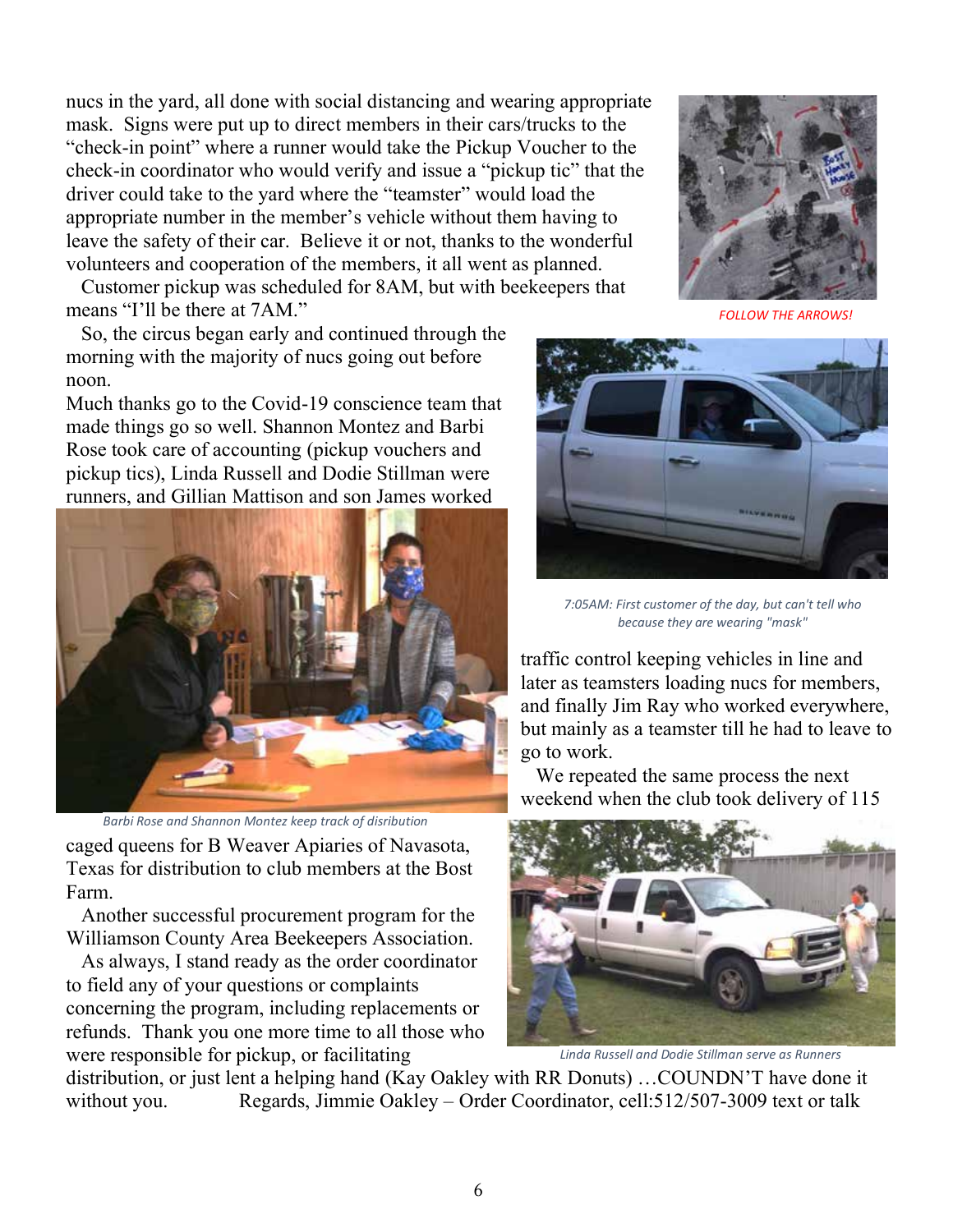# More Pictures from WCABA Bee Distribution



*Gillian & James Mattison as teamsters load nucs for the Members Jim Ray loads 3 nucs for Ann Bierschenk*

*Thanks All !*



*Linda Russell, Gillian Mattison, Barbie Rose, Shannon Montez (Masked Banditos?)*

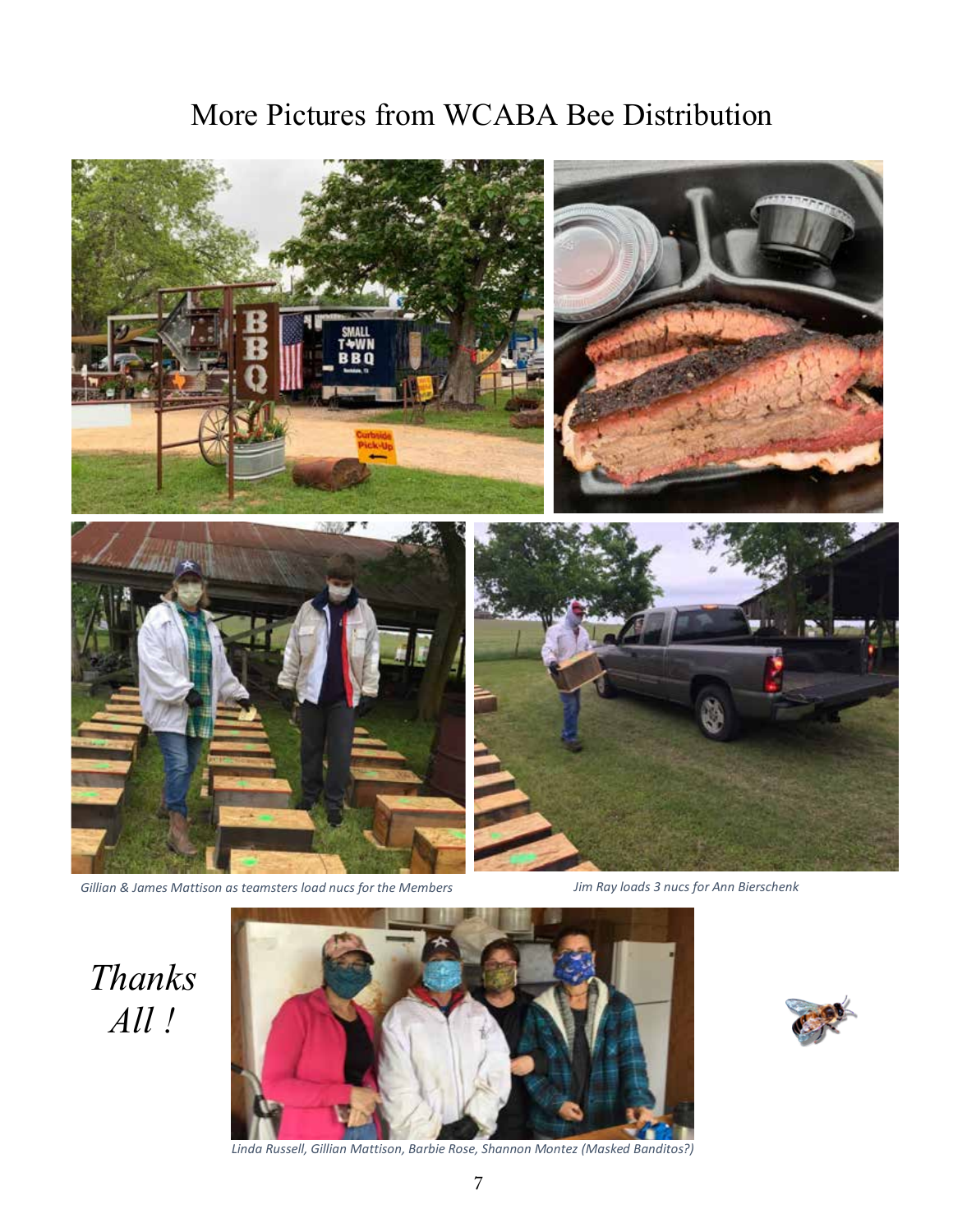# 2020 Scholarship Recipients Take First Step into Beekeeping

 The 2020 Scholarship Recipients took their first big step in beekeeping by installing their 5 frame nuc into the permanent 8-frame hive body that will form the basis of their new beehive. All four youngsters performed the task at the Bost Farm on Sunday afternoon April 19th. Prior

to this they had met individually at the Bost warehouse to assemble their scholarship beekeeping wood ware and receive their protective gear. After some paint was applied to their boxes all was brought back to the Bost Farm and set up to receive the new occupants.

 Aydon Guevara (16), Emily Griffis (13), Garrett Rogers (13) and Sterling Kinghorn (12), all lite their smokers, donned their protective gear, and set about transferring the bees out of the 5-framed shipping box and into the scholarship issued 8-frame equipment. *Sterling, Emily, Garrett and Ayden with their smokers* 



All hives were fed a gallon of  $1 \frac{1}{2}$  to l sugar syrup to get them started.

 The hives were later moved to the Georgetown Heritage Garden where the recipients performed their first hive check as they worked on reading the hive frames and practiced handling the frames live with bees. The hives were again fed a gallon of sugar syrup to spur comb building activity.

 Follow and encourage these new beekeepers as they go down the familiar path that we all have taken in our beekeeping adventure. We hope to see them all at a future meeting of WCABA. Jimmie Oakley – Scholarship Chair



*Randy Oakley, program mentor, shows Garrett how to read a frame for brood, pollen and honey stores*

*a gallon of syrup to boot*

*Aydon Guevara works with a full frame of bees in his first inspection*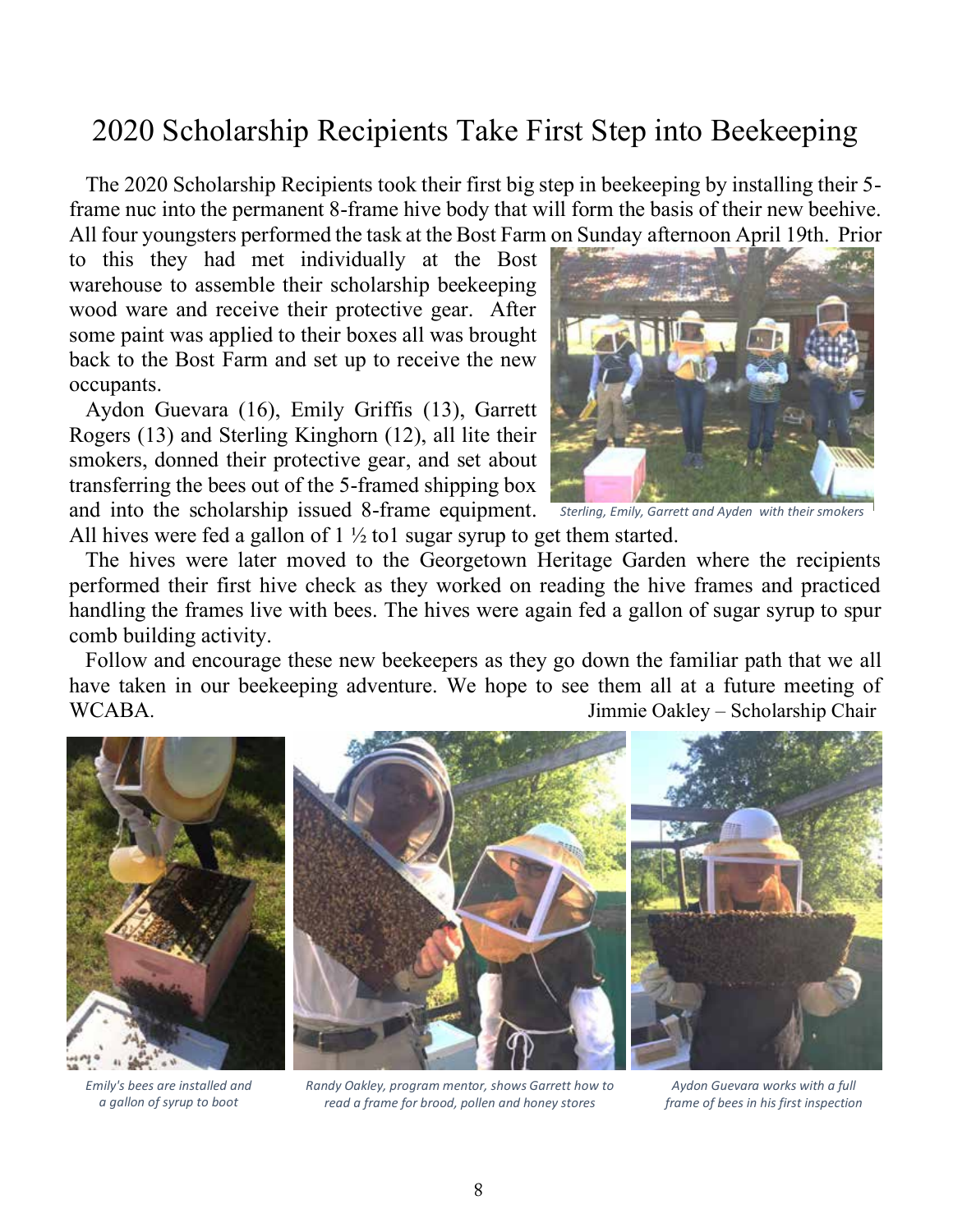

Extension Program Specialist for Food Protection Management, The Texas A&M University System

mall honey producers may now sell their<br>honey in Texas, under certain conditions,<br>without having to obtain a state license as a<br>food manufacturer or comply with all of the state honey in Texas, under certain conditions, without having to obtain a state license as a food manufacturer or comply with all of the state regulations for food manufacturers.

Senate Bill 1766, which went into effect September 1, 2015, allows those qualifying as "small honey production operations" to sell honey directly to consumers in Texas. Small honey producers are defined as those that:

- Produce less than 2,500 pounds of honey each year
- Sell the honey themselves or allow it to be sold by an immediate family member
- Sell only honey that is produced from a hive located in Texas and owned and managed by that beekeeper
- Sell only honey that is pure, raw, and not blended with any other product or otherwise adulterated
- Deliver the honey or honeycomb to the consumer or sell it directly to the consumer at the beekeeper's home, another designated location, a farmer's market, a farm stand, or a municipal, county, or nonprofit fair, festival, or event
- Include on the label the name of the product, a net weight statement, the beekeeper's name and address, and the statement: *Bottled or packaged in a facility not inspected by the Texas Department of State Health Services.*

This exemption for small honey producers does not extend to wholesale or Internet sales. The act also stipulates that local governmental authorities, including health departments, may not regulate the production of honey or honeycombs by small honey producers.

Those who do not meet the criteria as small honey producers must be licensed as food manufacturers to sell honey retail, wholesale, or over the Internet.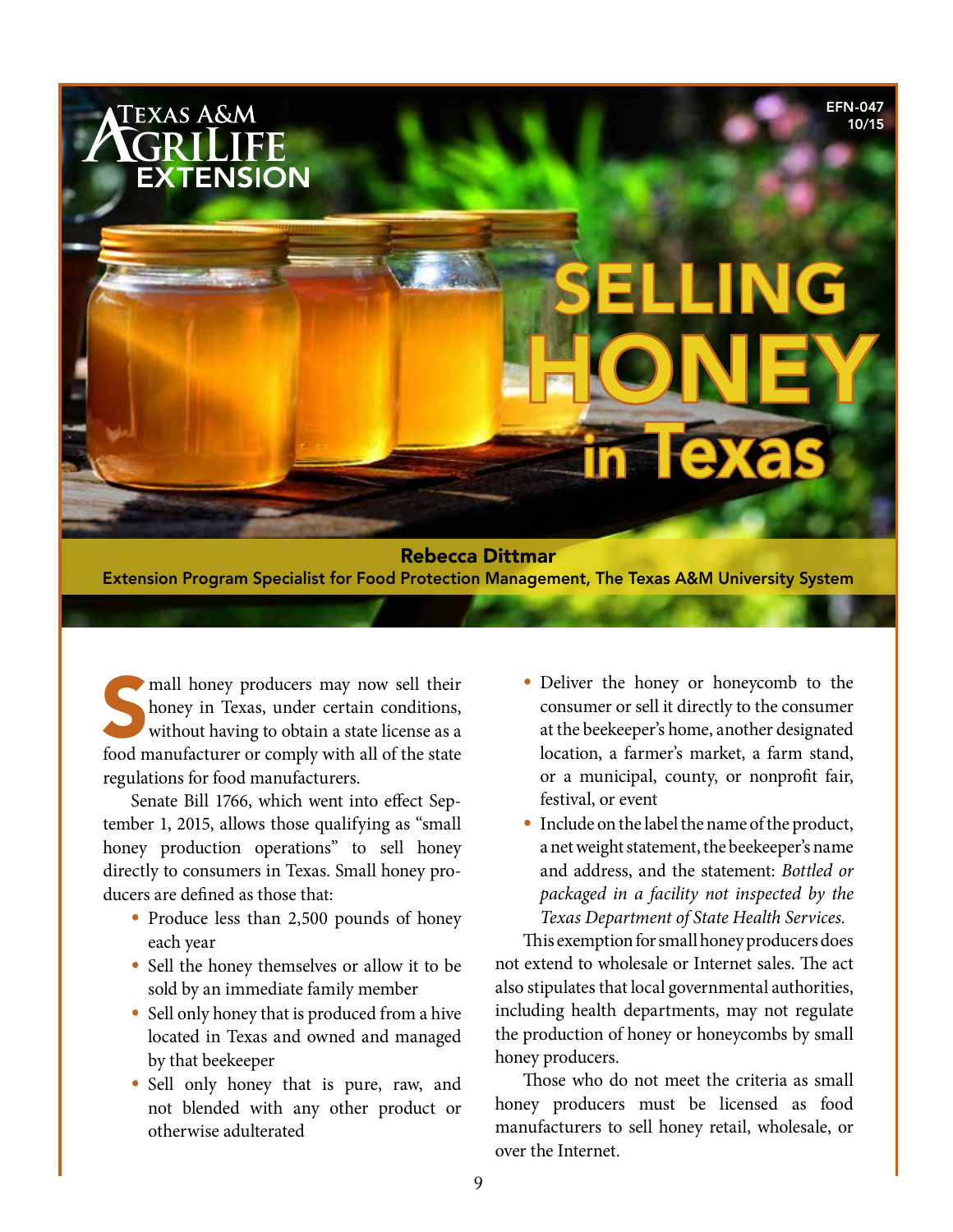

To sell honey, beekeepers must comply with federal, state, and sometimes local requirements.

## Regulations for all Texas honey producers

Beekeepers wanting to sell honey from Texas wholesale or over the Internet, in addition to retail, must comply with the requirements of up to four entities:

- U.S. Food and Drug Administration (FDA)
- Texas Department of State Health Services
- Local health department, if applicable
- Homeowner association, if applicable

### FDA

Federal regulations require some honey producers to register their facilities, comply with current U.S. good manufacturing practices, and include nutritional labeling on their products.

Registration as a FDA Food Facility is needed only for the producers selling honey wholesale and engaging in interstate commerce. It is not required for those selling honey directly to consumers who will not reuse the honey in any other products to be sold.

There is no fee to register, but filing is required by law. The purpose is for the FDA to be able to contact businesses regarding food alerts. More information and registration application forms are posted on the FDA website at http:// www.fda.gov/Food/GuidanceRegulation/ FoodFacilityRegistration/default.htm.

Federal good manufacturing practices (GMPs) cover training, audits, documentation, and evaluation as well as safety for buildings, equipment, production, and processes. Guidelines on those practices are posted at http://www. fda.gov/Food/GuidanceRegulation/CGMP/ ucm110877.htm.

Foods must bear FDA nutrition labeling, unless it is produced by businesses employing fewer than 10 full-time equivalent employees and selling fewer than 10,000 units of that product in the United States in the previous 12 months. Other exemptions for nutritional labeling are in 21 Code of Federal Regulations 101.9(j).

The FDA *Food Labeling Guide* contains general information on food labeling regulations: http://www.fda.gov/Food/GuidanceRegulation/ GuidanceDocumentsRegulatoryInformation/ LabelingNutrition/ucm2006828.htm.

A voluntary but recommended label cautions against feeding honey to infants under 1 year old. The statement commonly used is "Do not feed honey to infants under 1 year of age." The warning is recommended because some children under age 1 could contract infant botulism after eating honey.

### Texas Department of State Health Services

Unless exempted as a small honey producer, a business wanting to produce and sell honey in Texas must obtain a food-manufacturing license, meet state labeling requirements, and follow good manufacturing practices (GMPs) as specified by the state.

A Texas food-manufacturing license enables producers to sell and distribute honey via retail, wholesale, and Internet venues as long as they label it with the manufacturer's name.

The license application form is posted under "Applications and Forms" on the Texas Depart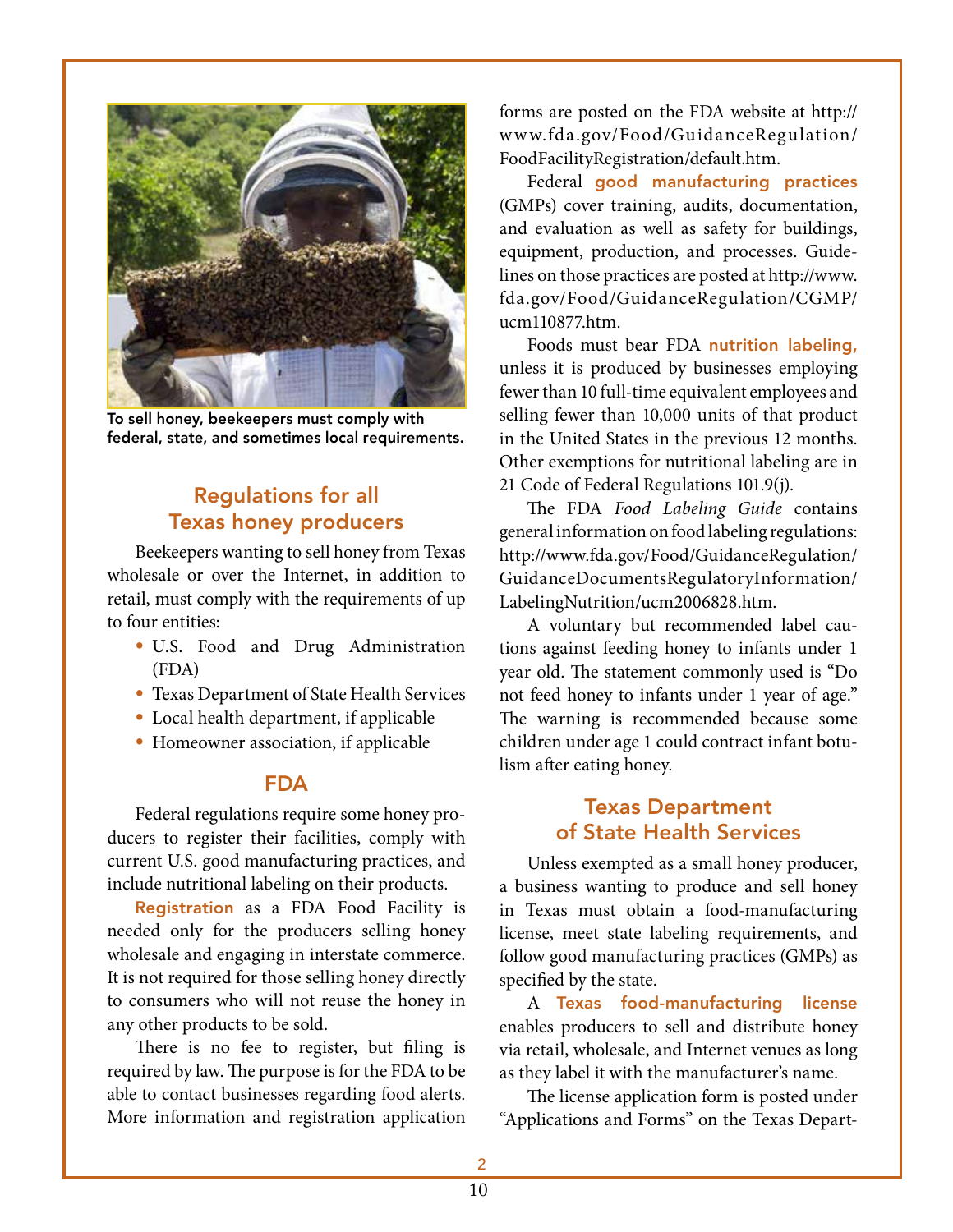ment of State Health Services website at www. dshs.state.tx.us/foods.

If you have questions about filling out the application, call 512.834.6626. The license is renewable in every 2 years.

Labeling is required for all bottled honey by Chapter 131 of the Texas Agriculture Code: http://www.statutes.legis.state.tx.us/Docs/AG/ htm/AG.131.htm.

GMPs are detailed in in sections §§229.210– §§229.222 of the Texas Administrative Code (TAC). For example, TAC 229.184(3) addresses living areas:

*No manufacturing or holding of foods for distribution shall be conducted in any room used as living or sleeping quarters. All food manufacturing and storage shall be separated from any living or sleeping quarters by complete partitioning.* 

However, beekeepers may extract and/or bottle honey on their property if they meet the following conditions:

- The room used is completely separate or completely partitioned from living, eating, or sleeping quarters.
- The room used has an exterior entrance.
- The room used meets all applicable requirements of the *Current Good Man-*



Labeling laws apply to honey offered for sale.

*ufacturing Practice and Good Warehousing Practice in Manufacturing, Packing, or Holding Human Food* (25 TAC §§229.210– §§229.222). Some of the requirements:

- Floors, walls and ceilings that are smooth, non-absorbent and easily cleanable
- Ware-washing facilities (typically a two- or three-compartment sink) with hot and cold running water
- A separate hand-washing sink, with soap, paper towels, and hot and cold running water.
- Adequate grey water disposal and access to a restroom (may be the home restroom if it is accessible)
- Tight-fitting closures on windows and doors
- The business maintains the appropriate license from the Texas Department of State Health Services.

These regulations, posted at https://www. dshs.state.tx.us/foods/laws-rules.aspx, govern manufacturing and storage facilities for manufactured food in Texas. The page also links to the basic labeling requirements.

For more information on Texas regulations, visit the website or contact Policy Standards and Quality Assurance–Foods at 1100 W. 49th St, Mail Code 1987, P.O. Box 149347,

Austin, Texas 78756; phone: 512.834.6670; or fax: 512.834.6681.

## Local health departments and homeowner regulations

Beekeepers should also check with the local health department, which also may issue a permit or license for this type of operation. This does not apply to small honey-production operations—only to those wanting to obtain a food manufacturer's license.

Also, some homeowner associations prohibit food manufacturing in the neighborhood.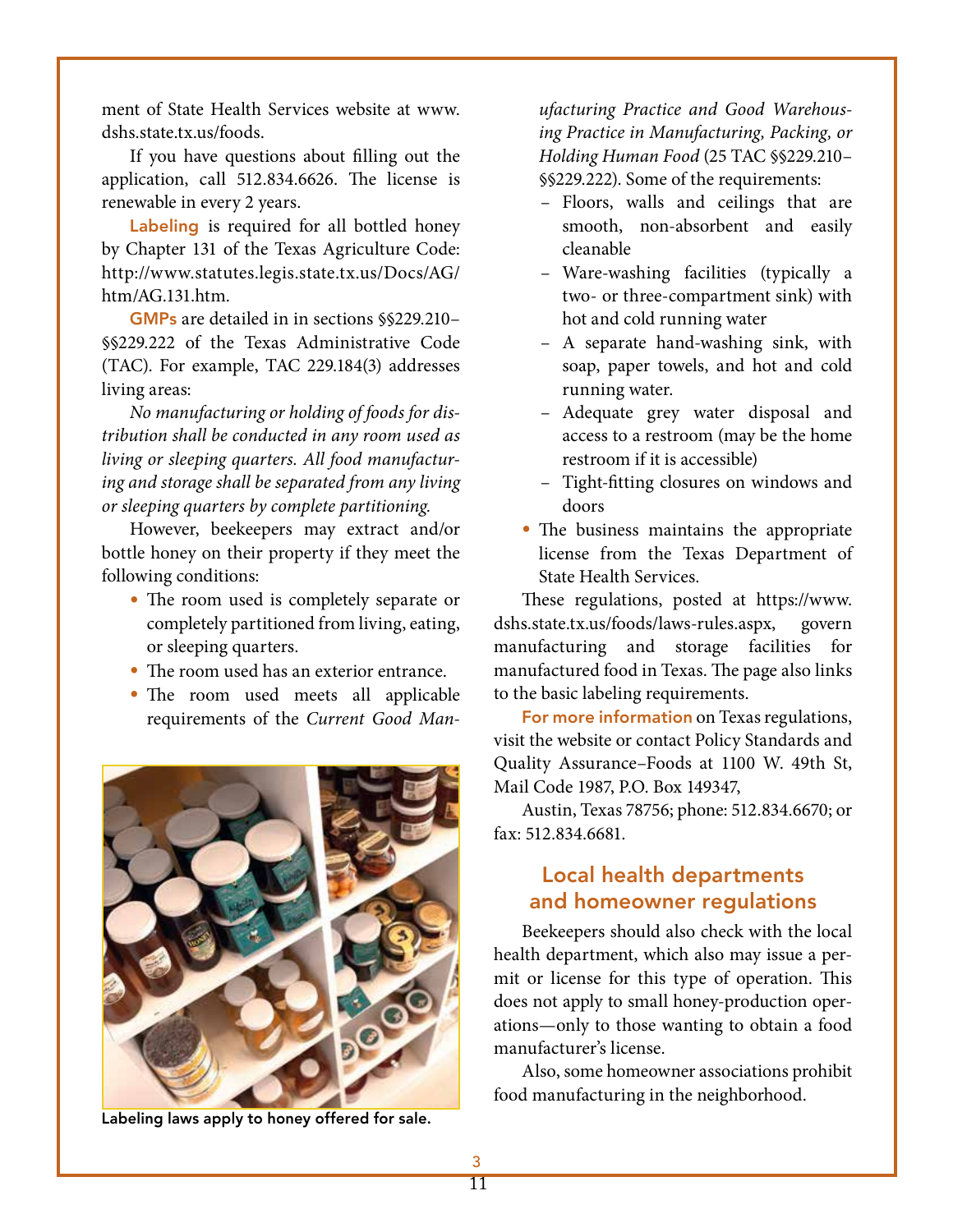# Selling Honey in Texas Frequently Asked Questions

1. If I am properly licensed as a food manufacturer, and my facility (the honey house) is compliant, can I bottle my honey, or honey that I buy from other beekeepers or honey suppliers, and sell it anywhere—including retail, wholesale, and on the Internet?

Yes. You may sell honey anywhere if you hold a manufactured foods license.

2. Would I need to get a separate manufactured foods license if I used a licensed facility to bottle my own honey (or buy honey in bulk) and to sell it retail, wholesale, and on the Internet under my business name?

Yes, you would be required to obtain and hold a current manufactured foods license. The finished product would need to be stored either at that facility or at your business address.

If the business address is at your home, it would need to have a separate storage facility partitioned off or separate from the living quarters and not used to store anything else that may contaminate or adulterate the product, such as lawn mowers, gas cans, and fertilizer.

3. If I use another business's facility to bottle my own or purchased honey, what address do I put on the label—mine, or that facility's business address?

Because the license is generally for the address on the label, you should use your own business address. However, you could use the other business's address as long as the owner has no problem with it.

The license application has a place to put the physical location, which is where the honey is extracted and bottled, and a separate place to put the firm's business address.

### 4. What would a coop using my facility need to do about licensing?

It depends. The coop could obtain a license itself. But if individual members wanted to list their own addresses on the label, each business address on the label would be required to hold a manufactured foods license.

5. If I want to sell honey that was bottled in another business's facility, what would I need to show a retail store, farmers market, or health department inspector to prove that the facility is in compliance?

That facility will demonstrate compliance or lack thereof to the health department when it is inspected. For retail stores and/or farmer's markets, you could make a copy of the license and possibly the latest inspection letter to show that the required license has been obtained and that the facility is in compliance.



Only pure honey qualifies for exemptions for "small honey producers."